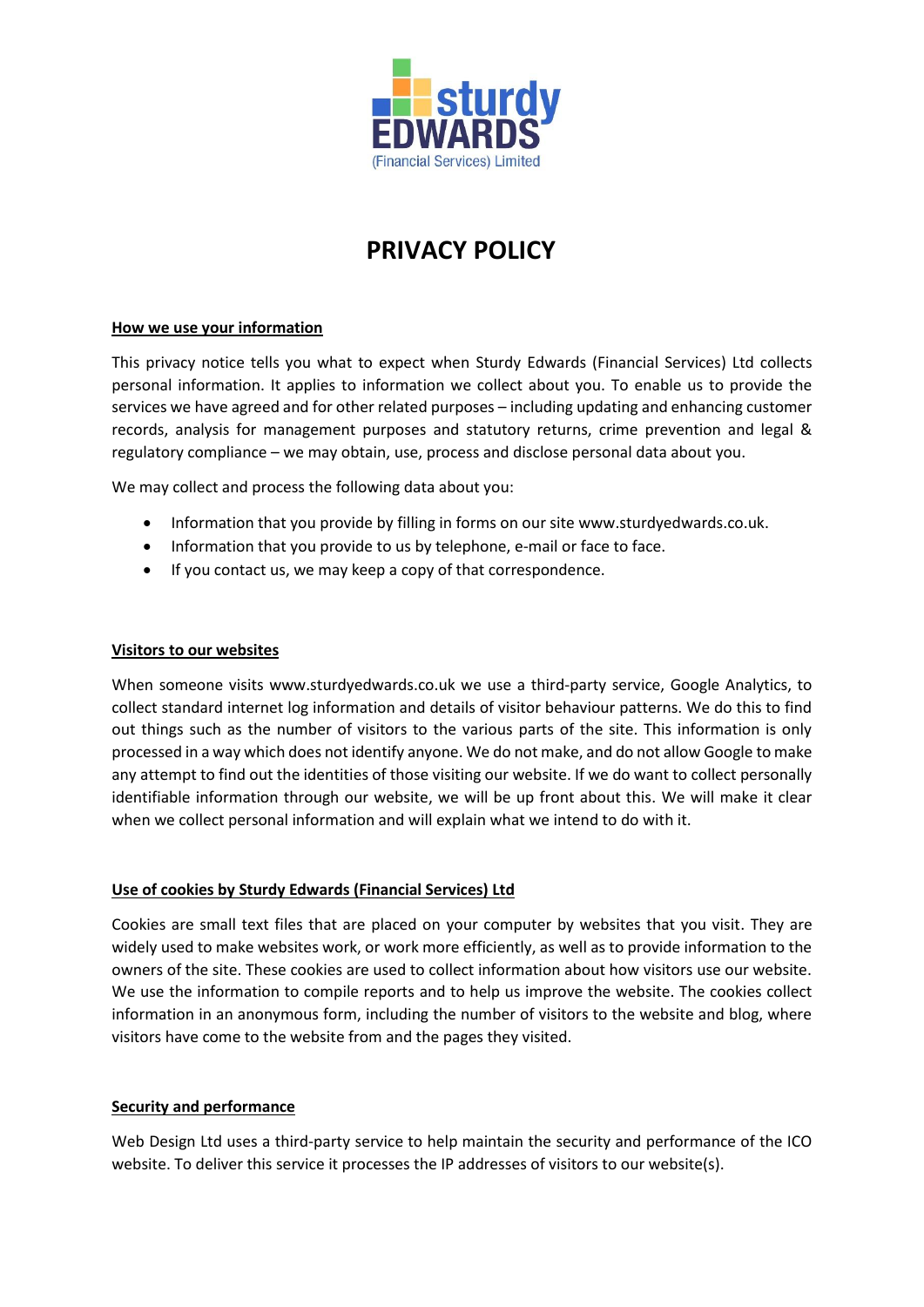## **People who email us**

Any email sent to us, including any attachments, may be monitored and used by us for reasons of security and for monitoring compliance with office policy. Email monitoring or blocking software may also be used. Please be aware that you have a responsibility to ensure that any email you send to us is within the bounds of the law.

# **People who make a complaint to us**

When we receive a complaint from a person we make up a file containing the details of the complaint. This normally contains the identity of the complainant and any other individuals involved in the complaint. We will only use the personal information we collect to process the complaint and to check on the level of service we provide. We usually have to disclose the complainant's identity to whoever the complaint is about. This is inevitable where, for example, the accuracy of a person's record is in dispute. We usually have to disclose details of the complaint to our Professional Indemnity Insurance Broker and Insurer. We may be required to provide a copy of our file to the Financial Ombudsman Service should an adjudicator be required to consider the complaint case. We are required to disclose to the Financial Conduct Authority (FCA) high level analytics concerning the number and nature of complaints received. This data does not include names or details that identify the specific data subject.

We will keep personal information contained in complaint files in line with our retention policy. This means that information relating to a complaint will be retained for 7 years from closure. It will be retained in a secure environment and access to it will be restricted according to the 'need to know' principle.

# **Bank details – to process [salary/commission/bonus] payments**

We may hold information relating to your bank details, salary, commission or bonus payments etc in order to process an application for a financial product.

#### **Use of data processors**

Data processors are third parties who provide elements of our service for us. We have contracts in place with our data processors. This means that they cannot do anything with your personal information unless we have instructed them to do it. They will not share your personal information with any organisation apart from us. They will hold it securely and retain it for the period we instruct. Our Data processors / Third parties that we use include:

- General Insurance arrangements: Sturdy Edwards (Insurance Brokers) Ltd
- Banking arrangements: Lloyds
- Legal opinion where required: DMH Stallard
- Regulatory and Compliance opinion where required: Millen Compliance Ltd
- Back Office Systems: Durell Software
- Research Software Tools: Trigold/ IRESS
- Durell Procloud
- Fleet Finance (Commercial Finance Broker)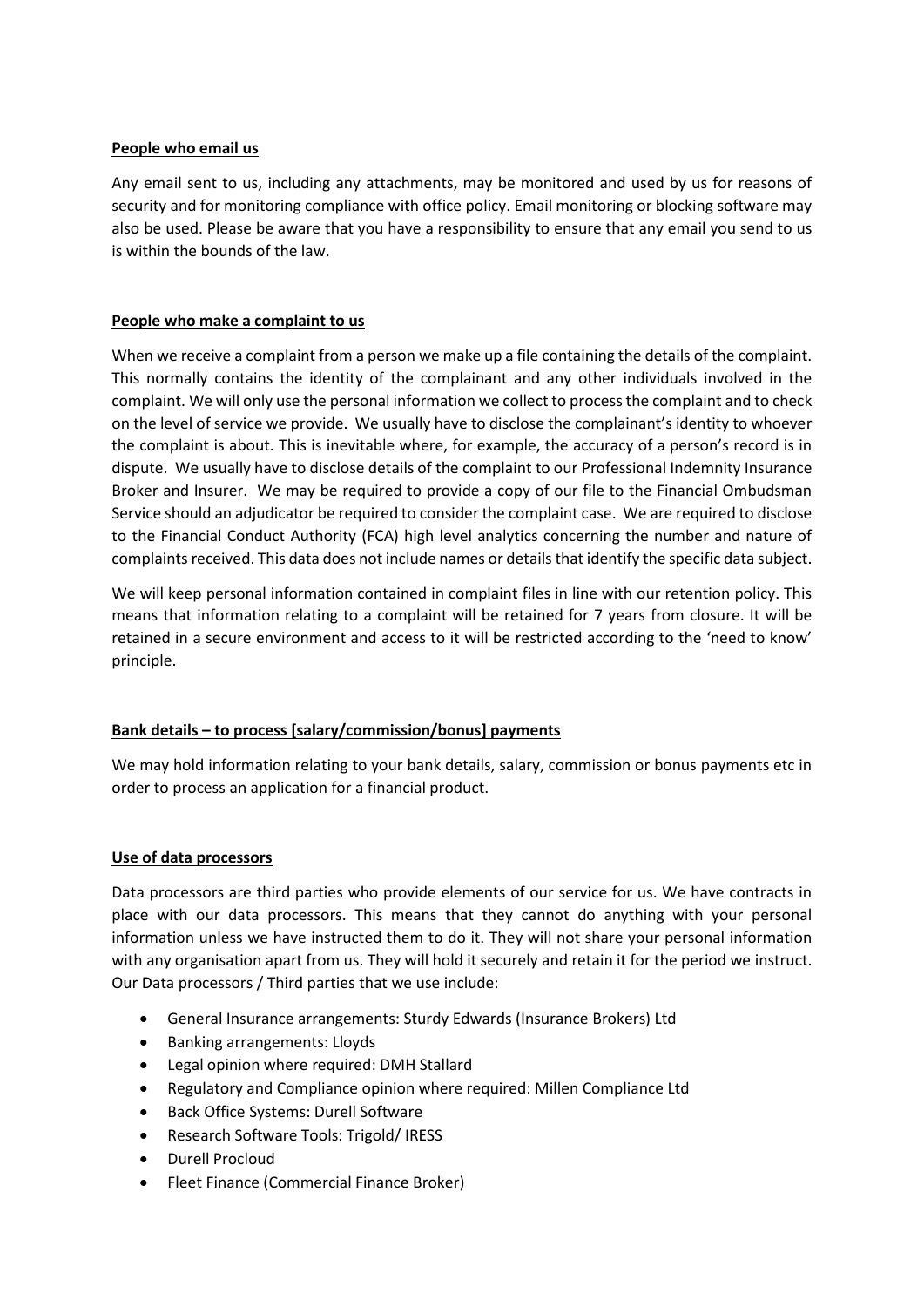# **Your rights**

Under the Data Protection Act 1998, you have rights as an individual which you can exercise in relation to the information we hold about you. From 25 May 2018 the General Data Protection Regulations (GDPR) come into force.

#### **Access to personal information (Portability)**

Data Subjects may submit a Subject Access Request - in order to obtain a copy of the personal data that we hold about them in a structured and portable manner. All SAR requests should be sent to:

Paul Clarke Sturdy Edwards (Financial Services) Ltd 193-193A London Road, East Grinstead, West Sussex RH19 1HA Tel: 01342 313733 e-mail: [paul@sturdy-edwards.co.uk](mailto:paul@sturdy-edwards.co.uk)

## **Confirmation of whether, and where, the controller is processing their personal data**

Sturdy Edwards (Financial Services Ltd) is the Data Controller and a Processor. Sturdy Edwards (Financial Services) Ltd undertakes data processing within the EEA.

#### **Right of Data Subjects to erasure (Right to be forgotten)**

Data Subjects may notify Sturdy Edwards (Financial Services) Ltd if they wish to exercise their right to erasure. Such a withdrawal of Consent does not affect the lawfulness of processing based on consent prior to the withdrawal. Data Subjects that exercise this right will be removed from any marketing or future contact. Sturdy Edwards (Financial Services) Ltd may retain a copy of any personal data and be retained by the Controller if the processing is necessary for the establishment, exercise or defence of legal claims.

#### **Right of rectification**

Sturdy Edwards (Financial Services) Ltd will seek to ensure that inaccurate or incomplete data will be rectified. Data Subjects have the right of rectification.

# **Right to object to processing for the purposes of Direct Marketing**

Data Subjects may notify the Firm if they wish to exercise their right to be removed from any Direct Marketing activities. Sturdy Edwards (Financial Services) Ltd may still contact the Data Subject in order to fulfil any contractual obligations concerning the policies and services provided.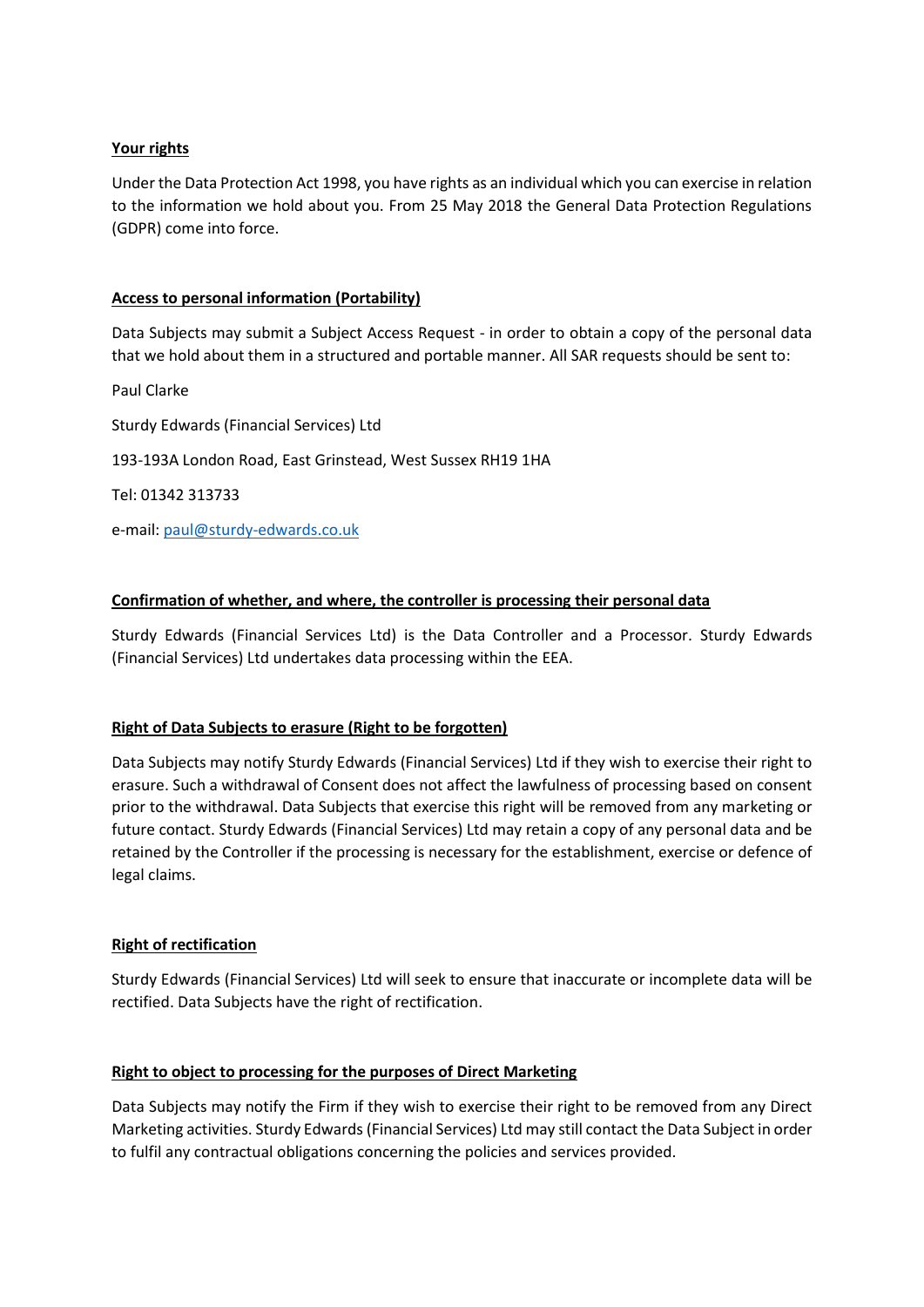#### **Disclosure of personal information**

In many circumstances we will not disclose personal data without consent. However, when we investigate a complaint, for example, we will need to share personal information with the organisation concerned and with other relevant bodies.

## **Sharing Information with Third Parties**

We may share your information with third party service providers such as insurance providers, compliance, and other agents relevant to the business activity.

## **Changes to this privacy notice**

We keep our privacy notice under regular review. This privacy notice was last updated on 24/04/2018

#### **How to contact us**

If you want to request information about our Privacy Policy, you can email us or write to:

Sturdy Edwards (Financial Services) Ltd

193-193A London Road, East Grinstead, West Sussex RH19 1HA

#### **CONSENT for Sturdy Edwards (Financial Services) Ltd to hold, store and process your personal data**

Information supplied may be stored on computer or paper records and may be used for Regulatory, record-keeping, contact and marketing purposes by Sturdy Edwards (Financial Services) Ltd. Details may be passed to our Regulatory Authorities & Auditors for the purpose of compliance. We will NOT pass on your data to third parties for any marketing purposes.

| -- | Do you consent to this? | VE <sup>r</sup> |  | vou consent to this?<br>חנ | VE' |  |
|----|-------------------------|-----------------|--|----------------------------|-----|--|
|----|-------------------------|-----------------|--|----------------------------|-----|--|

| <b>Client Name</b>      | <b>Client Name</b>      |  |
|-------------------------|-------------------------|--|
| <b>Client Signature</b> | <b>Client Signature</b> |  |
| Date                    | Date                    |  |